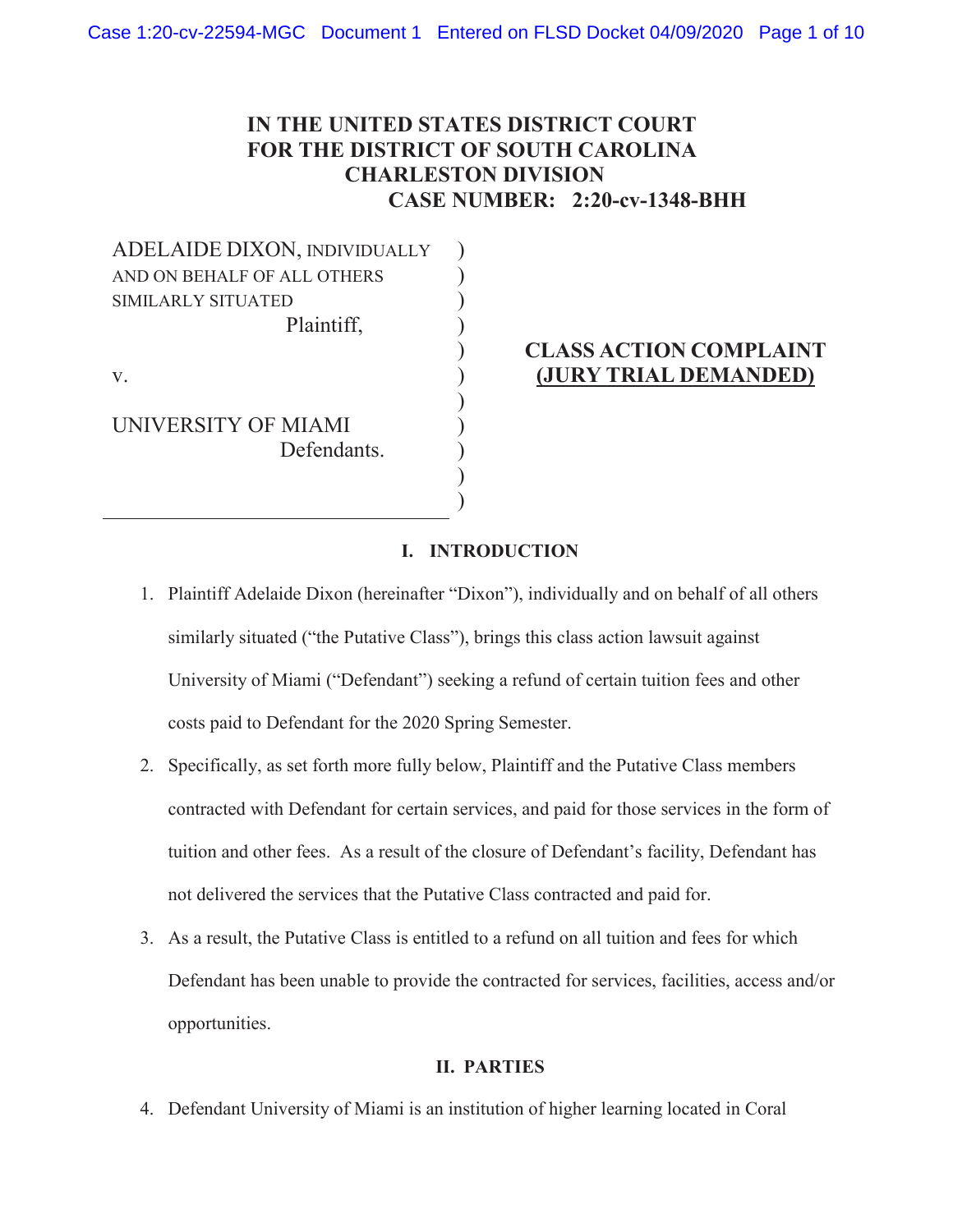Gables, State of Florida.

5. Plaintiff Dixon is an individual and a resident and citizen of the state of South Carolina.

#### **III.JURISDICTION AND VENUE**

- 6. This Court has jurisdiction over this action pursuant to the Class Action fairness Act ("CAFA"), 28 U.S.C. § 1332(d), because at least one class member is of diverse citizenship from one Defendant, there are more than 100 Class members, and the aggregate amount in controversy exceeds \$5 million, exclusive of interest and costs.
- 7. This Court has personal jurisdiction over Defendant because Defendant conducts business in South Carolina and has sufficient minimum contacts with South Carolina.
- 8. The Defendant has solicited students residing in South Carolina to attend their institution; has accepted money, including application and other fees, from students residing in South Carolina; has participated in college sports competitions and/or academic competitions in South Carolina; have websites accessible to students in South Carolina; have entered into contracts with South Carolina residents; and generally have minimum contacts in South Carolina sufficient to satisfy the Due Process Clauses of the South Carolina and United States Constitutions.
- 9. Venue is proper in this District under 28 U.S.C. § 1391(b) because a substantial part of the events or omissions giving rise to the claims occurred in this District. Specifically, the contract that is the subject of this action was formed in this District.

#### **IV.FACTS**

- 10. Plaintiff is enrolled as a full time student for the spring 2020 academic semester at Defendant's institution.
- 11. As a precondition for enrollment, Plaintiff was required to and did pay tuition, as did all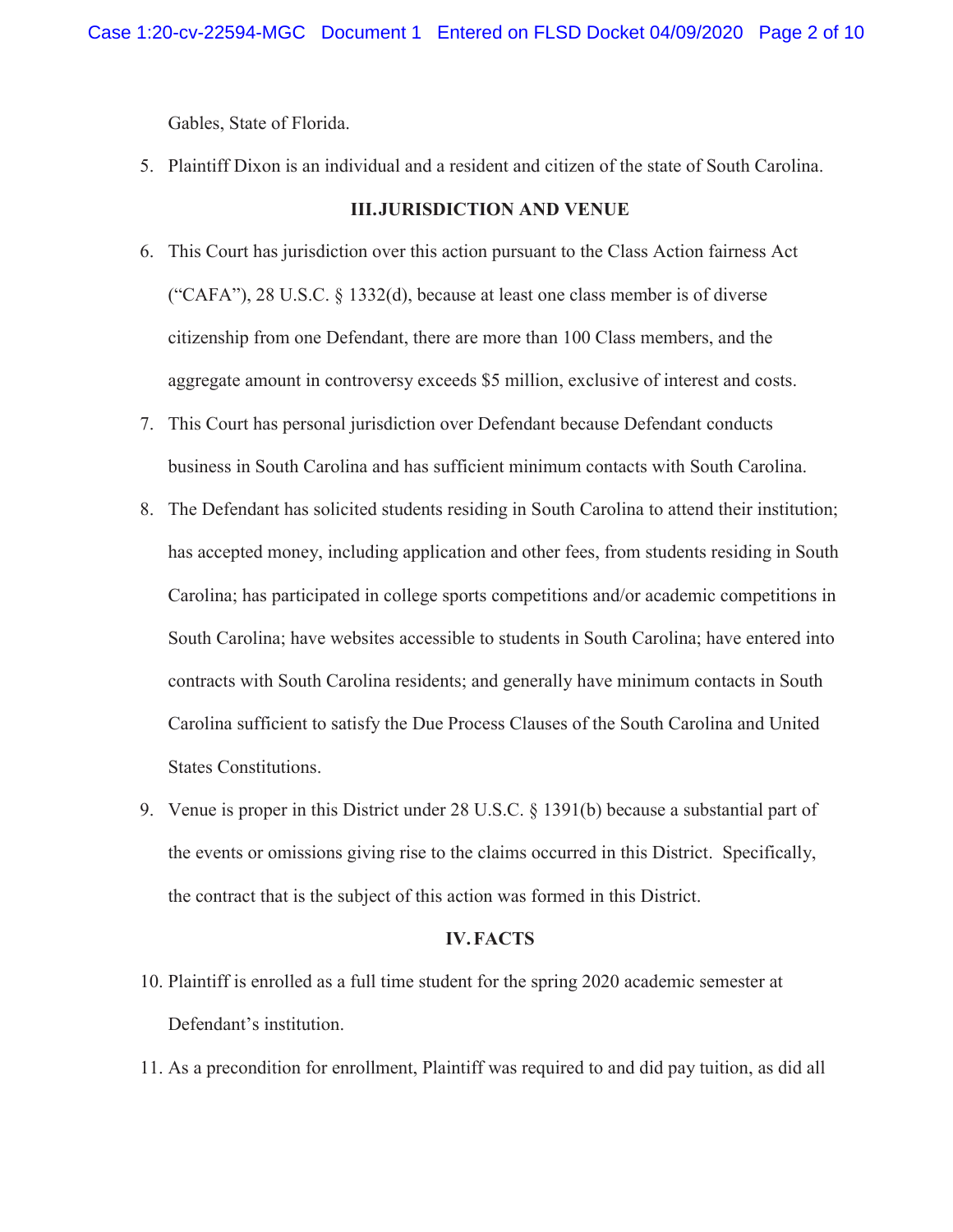members of the proposed Class.

- 12. There are hundreds, if not thousands, of institutions of higher learning in this country.
- 13. Many institutions of higher learning offer curriculum and instruction that is offered on a remote basis through online learning which do not provide for physical attendance by the students.
- 14. Defendant's institution offers in person, hands on curriculum.
- 15. Plaintiff and members of the Proposed Class did not choose to attend another institution of higher learning, but instead chose to attend Defendant's institution and enroll on an inperson basis.
- 16. Defendant markets the on campus experience as a benefit of enrollment:



Living on campus opens a world of interaction with other students. faculty, and staff members in many social, developmental and academic activities. It's a special time of learning and maturing; a time to be a member of the University family.

17. The tuition and fees for in person instruction at Defendant's institution are higher than tuition fees for other online institutions because such costs cover not just the academic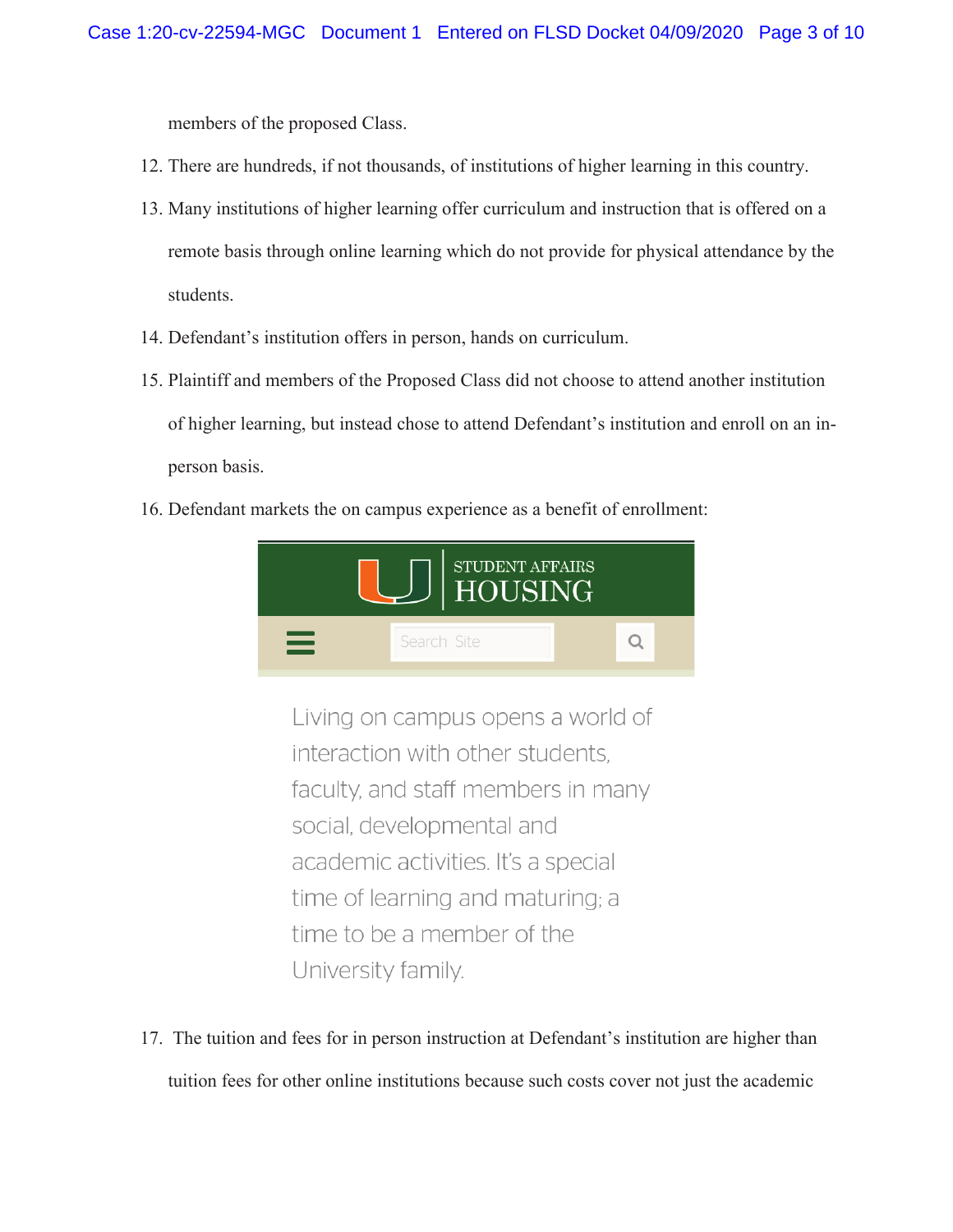instruction, but encompass an entirely different experience which includes but is not limited to:

- i. Face to face interaction with professors, mentors, and peers;
- ii. Access to facilities such as computer labs, study rooms, laboratories, libraries, etc;
- iii. Student governance and student unions;
- iv. Extra-curricular activities, groups, intramurals, etc;
- v. Student art, cultures, and other activities;
- vi. Social development and independence;
- vii. Hands on learning and experimentation; and
- viii. Networking and mentorship opportunities.
- 18. As a further precondition to enrollment, Plaintiff was required to and did pay additional mandatory fees in addition to tuition, as did all members of the proposed Class.
- 19. These mandatory fees include but are not necessarily limited to the following:
	- i. Student Activity Fee
	- ii. Athletic Fee
	- iii. Wellness Center Fee
	- iv. Student Health and Counseling Centers Fees
	- v. Student Center Fee
- 20. Each of these additional fees was a required charge to cover the costs of opportunities and services that can only be made available to students while the students are physically present on campus. For example, attendance to athletic events, access to the wellness center and student center, etc.
- 21. In addition to the tuition and mandatory fees, Defendant charges optional fees for other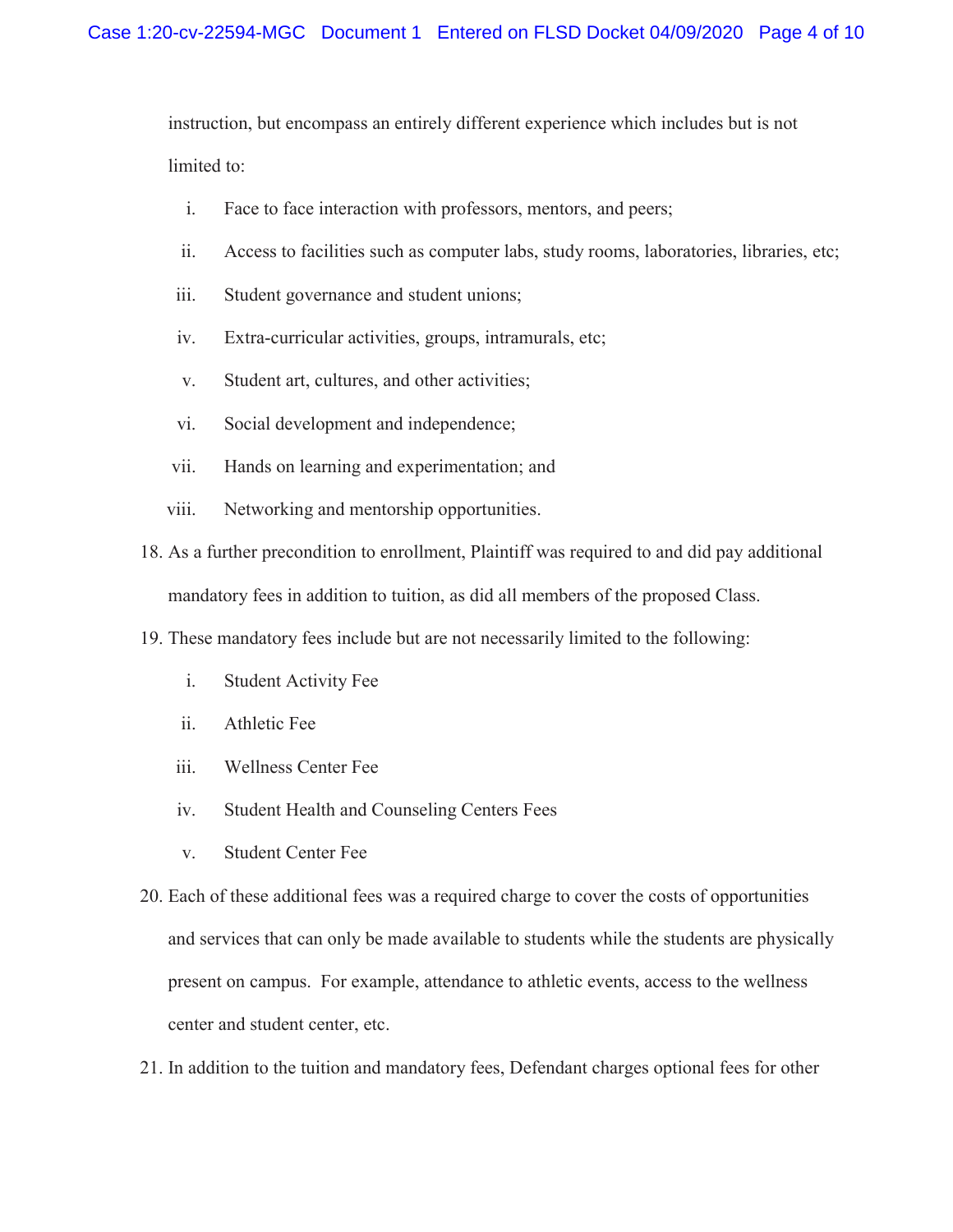activities and services that can only benefit students while students are on campus. Examples include but are not limited to room and board, parking fees, intramural and extra-curricular fees, etc.

- 22. As a result of the COVID-19 pandemic, Defendant has suspended all in person oncampus activities, and has barred students from entering campus for the remainder of the spring semester.
- 23. Although Defendant is still offering some level of academic instruction via online classes, Plaintiff and members of the proposed Class have been and will be deprived of the benefits of on campus learning as set forth more fully above.
- 24. Moreover, the value of any degree issued on the basis of online or pass/fail classes will be diminished for the rest of Plaintiff's life.
- 25. To date, Defendant has failed and continues to fail to refund any portion of Plaintiff and Class members' spring 2020 tuition payment, or such refund has been inadequate.
- 26. Moreover, Plaintiff and members of the proposed Class have been and will be deprived of utilizing services for which they have already paid, such as room, board, access to campus facilities, parking, and other opportunities.
- 27. To date, Defendant has failed and continues to fail to adequately and fully refund Plaintiff and Class members' fees for on campus services which Defendant is no longer providing.

#### **V. CLASS ACTION ALLEGATION**

28. Plaintiff brings this action on behalf of herself and as a class action, pursuant to the provisions of Rule 23 of the Federal Rules of Civil Procedure on behalf of the following Class: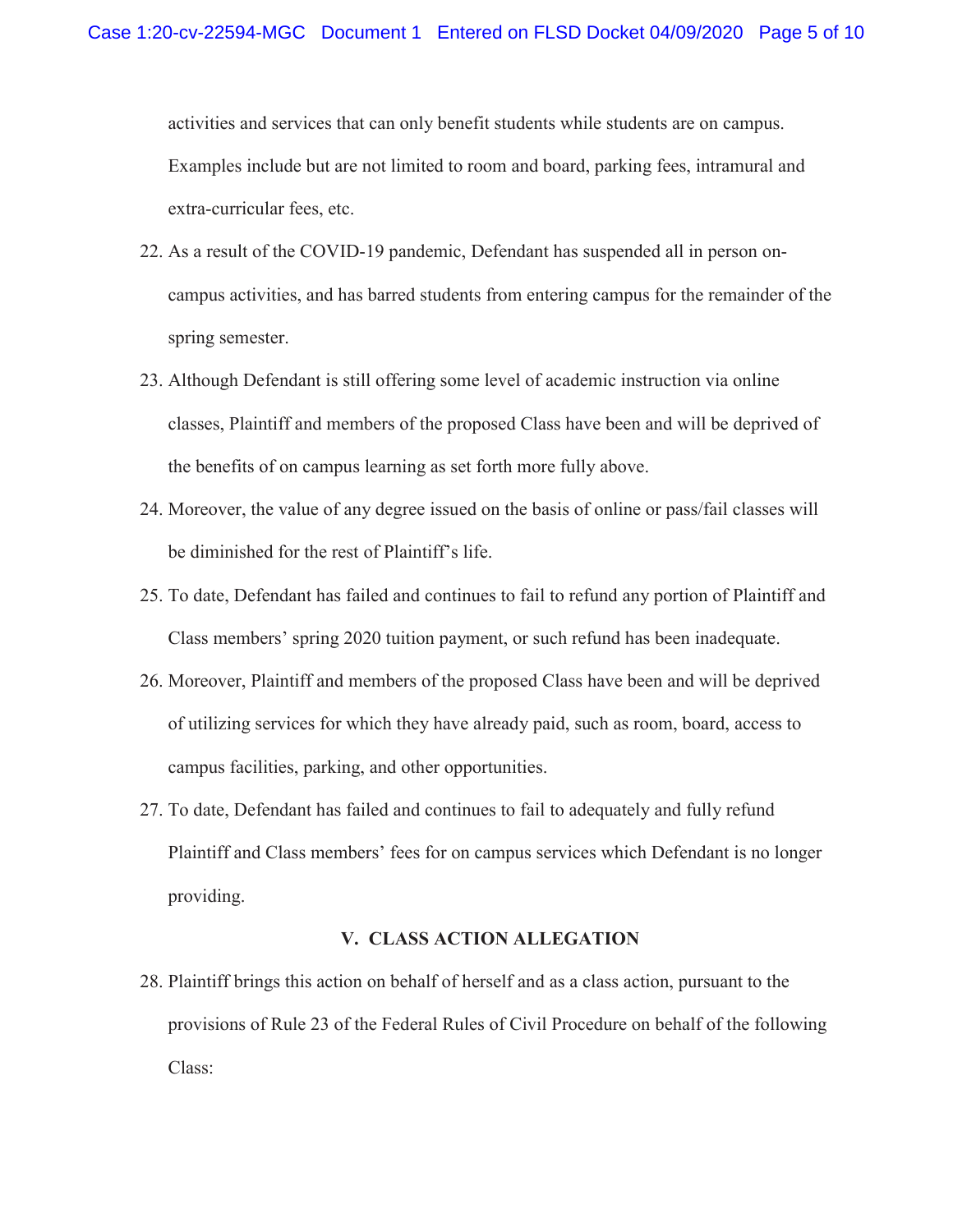#### **The Class:**

All students who are enrolled at Defendant's institution for the spring semester of the 2020 academic year, and who have paid tuition, mandatory fees, or voluntary fees for privileges or services that Defendant's institution has failed to provide, and whose tuition and fees have not been refunded.

- 29. Certification of Plaintiff's claims for class-wide treatment is appropriate because Plaintiff can prove the elements of her claims on a class-wide basis using the same evidence as would be used to prove those elements in individual actions alleging the same claims.
- 30. This action has been brought and may be properly maintained on behalf of the Class proposed herein under Federal Rule of Civil Procedure 23.

#### **a. Numerosity: F. R. Civ. P. 23(a)(1)**

31. The members of the Class are so numerous and geographically dispersed that individual joinder of all Class members is impracticable. Plaintiff is informed and believes there are thousands of members of the Class, the precise number being unknown to Plaintiff, but such number being ascertainable from Defendant's records. Class members may be notified of the pendency of this action by recognized, Court-approved notice dissemination methods, which may include U.S. mail, electronic mail, internet postings, and/or published notice.

#### **b. Commonality and Predominance: Fed. R. Civ. P. 23(a)(2)**

- 32. This action involves common questions of law and fact, which predominate over any questions affecting individual Class members, including, without limitation:
	- i. Whether Defendant accepted money from the putative Class members in exchange for the promise to provide services;
	- ii. Whether Defendant has provided the services for which the putative Class members contracted; and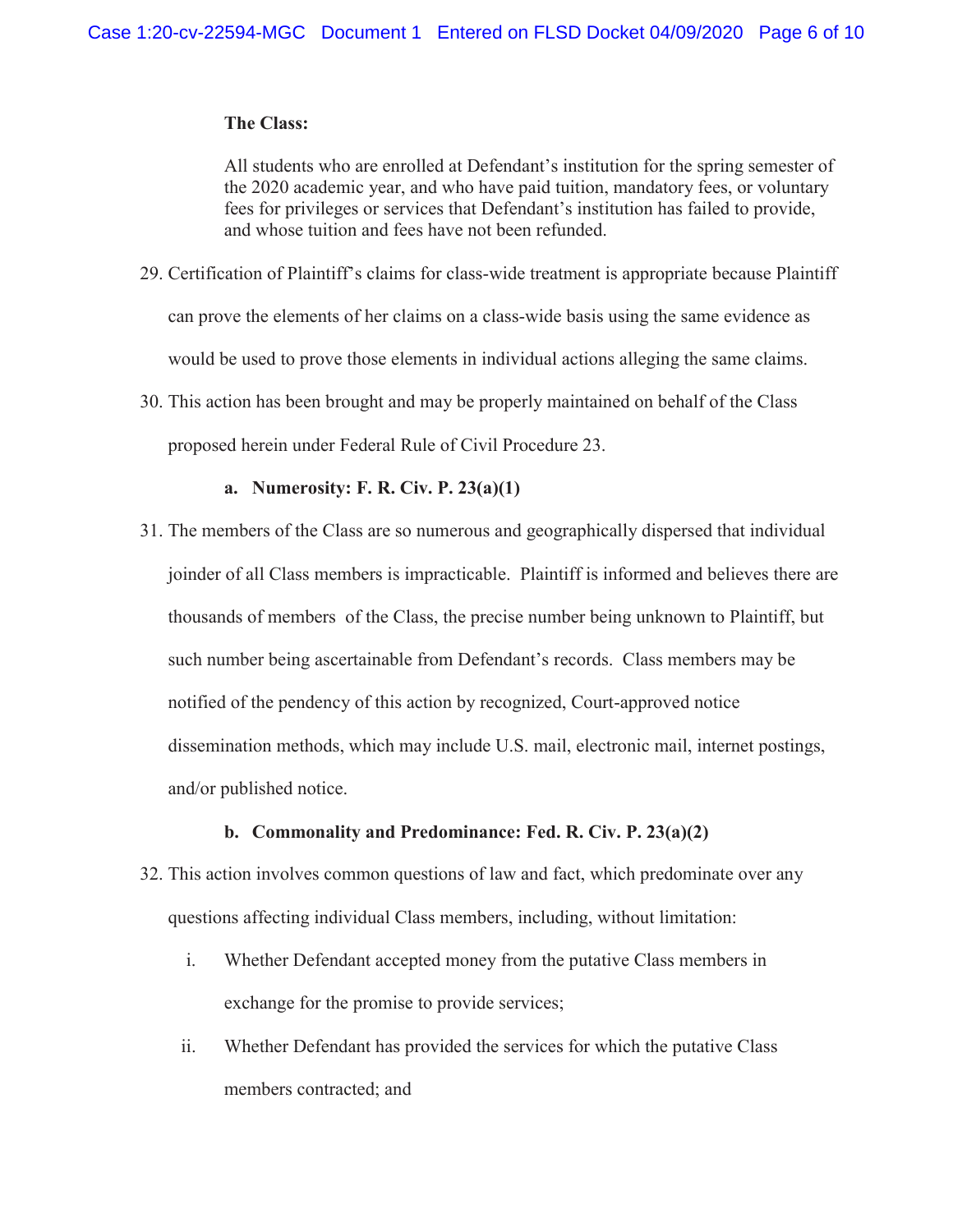iii. Whether the putative Class members are entitled to a refund for that portion of the tuition and fees that was contracted for services that Defendant has not provided.

#### **c. Typicality: Fed. R. Civ. P. 23(a)(3)**

33. Plaintiff's claim is typical of the other Class member's claims because, among other things, all Class members were similarly situated and were comparably injured through Defendant's wrongful conduct as set forth herein.

#### **d. Adequacy: F. R. Civ. P. 23(a)(4)**

34. Plaintiff is an adequate Class representative because her interests do not conflict with the interests of other members of the class she seeks to represent. Plaintiff has retained counsel competent and experienced in complex litigation; and Plaintiff intends to prosecute the action vigorously. The Class's interests will be fairly and adequately protected by Plaintiff and her counsel.

#### **e. Superiority: F. R. Civ. P. 23(b)(3)**

- 35. A class action is superior to any other available means for the fair and efficient adjudication of this controversy, and no unusual difficulties are likely to be encountered in the management of this class action. The damages or other financial detriment suffered by Plaintiff and other Class members are relatively small compared to the burden and expense that would be required to individually litigate their claims against Defendant, so it would be impracticable for members of the Class to individually seek redress for Defendant's wrongful conduct.
- 36. Even if Class members could afford individual litigation, the Court system likely could not. Individualized litigation creates a potential for inconsistent or contradictory judgments, and increases the delay and expense to all parties and the court system. By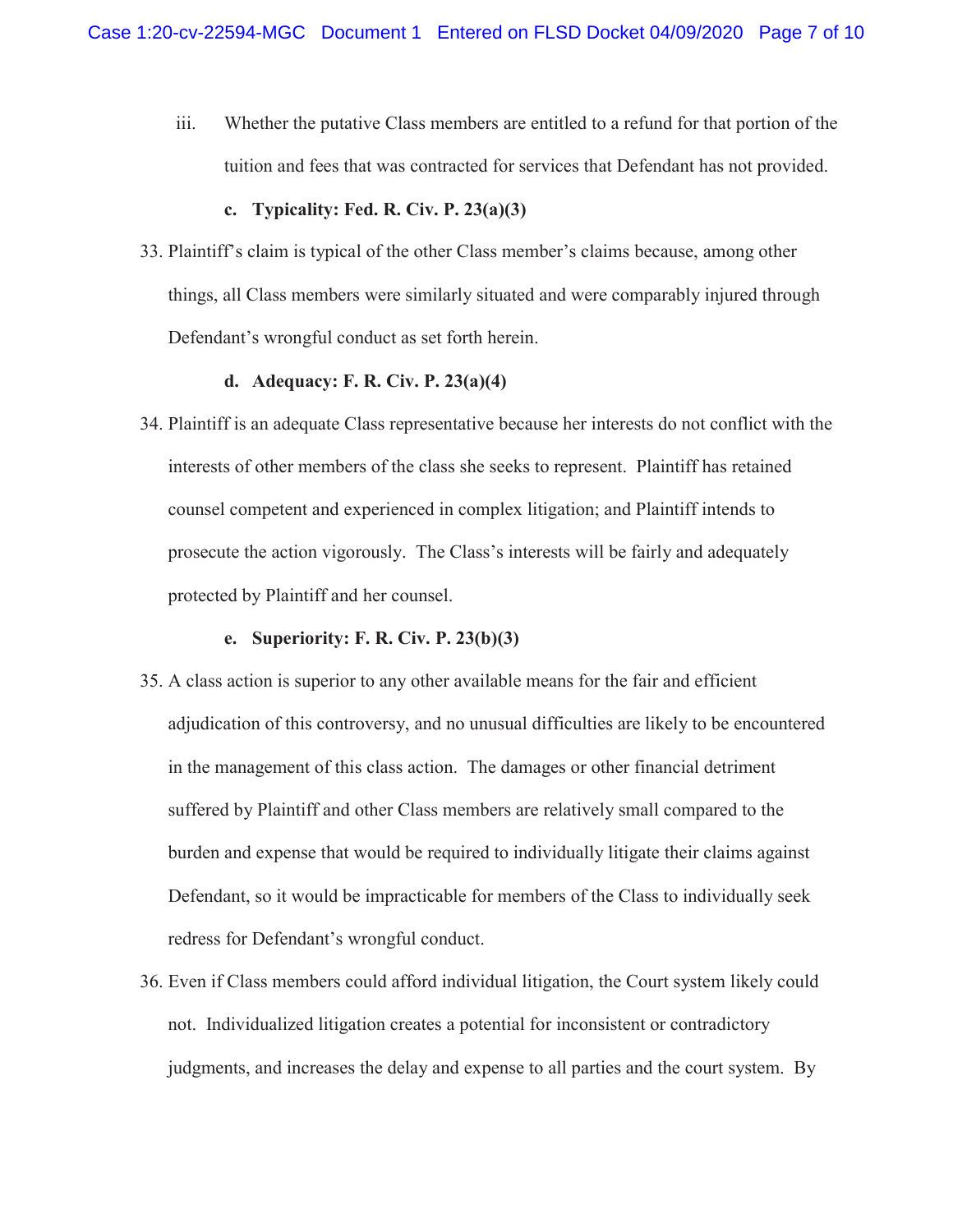contrast, the class action device presents far fewer management difficulties and provides the benefits of single adjudication, economy of scale, comprehensive supervision by a single court, and finality of the litigation.

## **VI. FOR A FIRST COLLECTIVE CAUSE OF ACTION (Breach of Contract)**

- 37. Plaintiff incorporates by reference all preceding allegations as though fully set forth herein.
- 38. Plaintiff brings this count on behalf of herself and the Class.
- 39. Through the admission agreement and payment of tuition and fees, Plaintiff and the Class members entered into a binding contract with Defendant.
- 40. As part of the contract, and in exchange for the aforementioned consideration, the Defendant promised to provide certain services, all as set forth in Section IV above.
- 41. The Defendant has failed to provide those services and has otherwise not performed under the contract as set forth above.
- 42. The Plaintiff and the class members have suffered damage as a direct and proximate result of Defendant's breach, including but not limited to being deprived of the experience and services to which they were promised and for which they have already paid.
- 43. As a direct and proximate result of Defendant's breach, Plaintiff and the Class are entitled to damages, to be decided by the trier of fact in this action, to include but not be limited to reimbursement of certain tuition, fees, and other expenses that were collected by Defendant for services that Defendant has failed to deliver.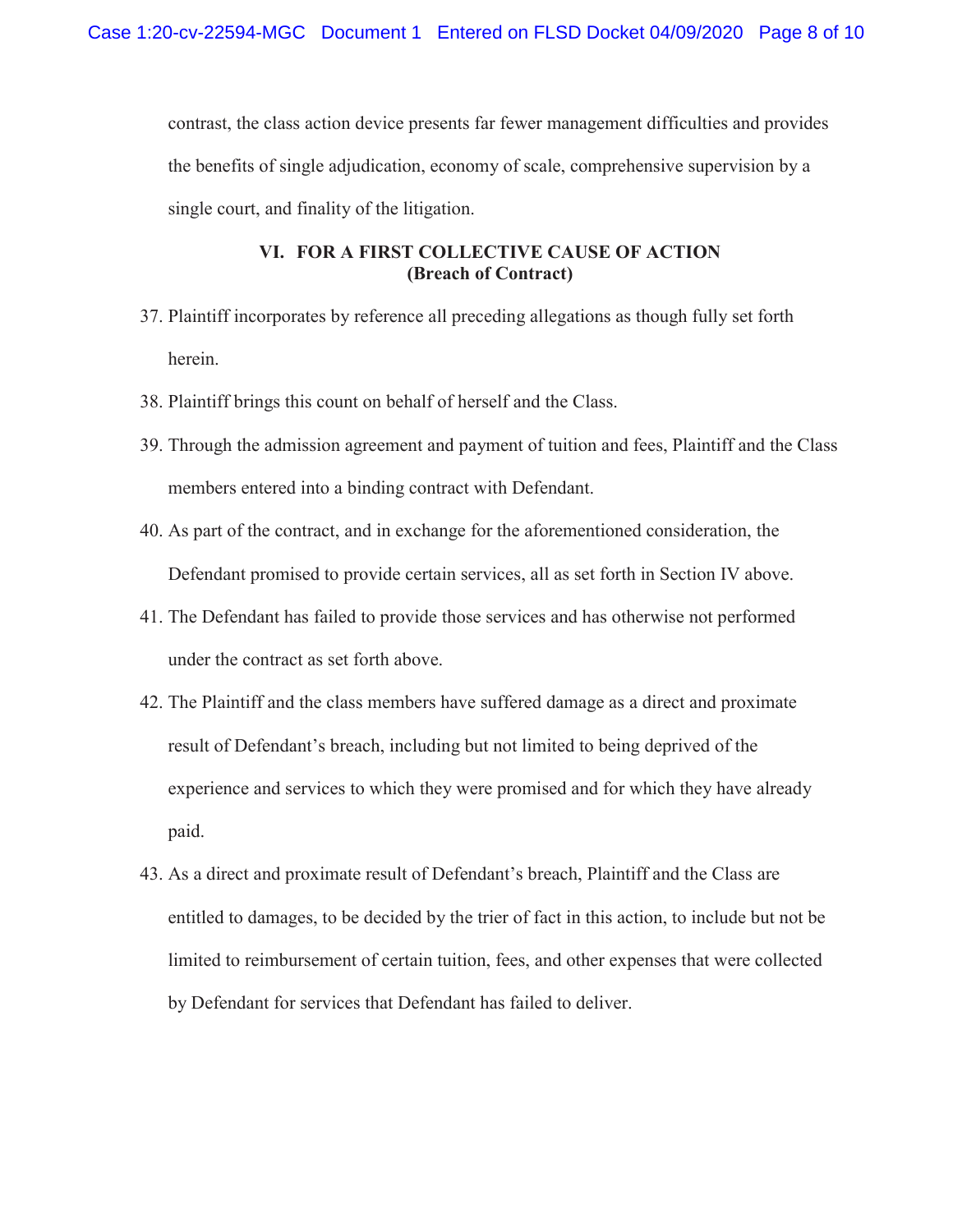### **VII. FOR A SECOND COLLECTIVE CAUSE OF ACTION (Unjust Enrichment)**

- 44. Plaintiff incorporates by reference all preceding allegations as though fully set forth herein.
- 45. Plaintiff brings this action on behalf of herself and the Class.
- 46. Plaintiff and members of the Class conferred a benefit on Defendant by, *inter alia*, paying tuition and other fees in exchange for certain services and promises.
- 47. Defendant has realized this benefit by accepting such payment.
- 48. Defendant has retained this benefit, even though Defendant has failed to provide the services for which the fees were collected, making Defendant's retention unjust under the circumstances.
- 49. Defendant should be required to disgorge this unjust enrichment.

**WHEREFORE**, Plaintiff, individually and on behalf of members of the Class, prays for certification of the proposed Class, including appointment of Plaintiff's counsel as Class Counsel; together with judgment against Defendant for an amount to be ascertained by the jury at the trial of this action, for all damages, for the cost and disbursements of this action, both prejudgment and post-judgment interest, attorneys' fees, and for such other and further relief, in law or in equity, as this Court may deem just and proper.

[signatures on following page]